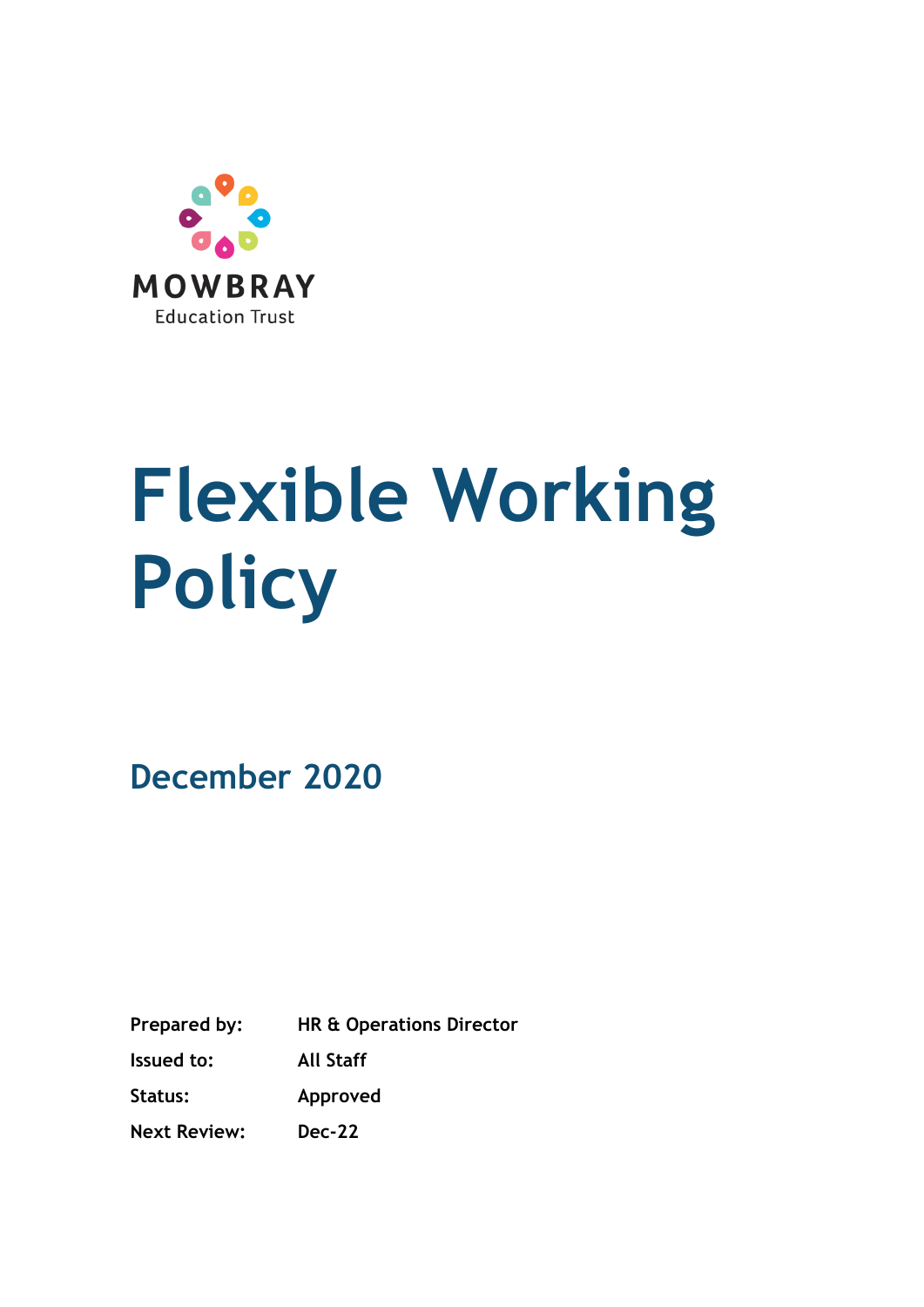# **Contents**

| $\overline{2}$   |  |
|------------------|--|
| 3                |  |
| $\boldsymbol{4}$ |  |
| 5                |  |
| 6                |  |
| 7                |  |
| 8                |  |
| 9                |  |
| 10               |  |
| 11               |  |
| 12               |  |
| 13               |  |
|                  |  |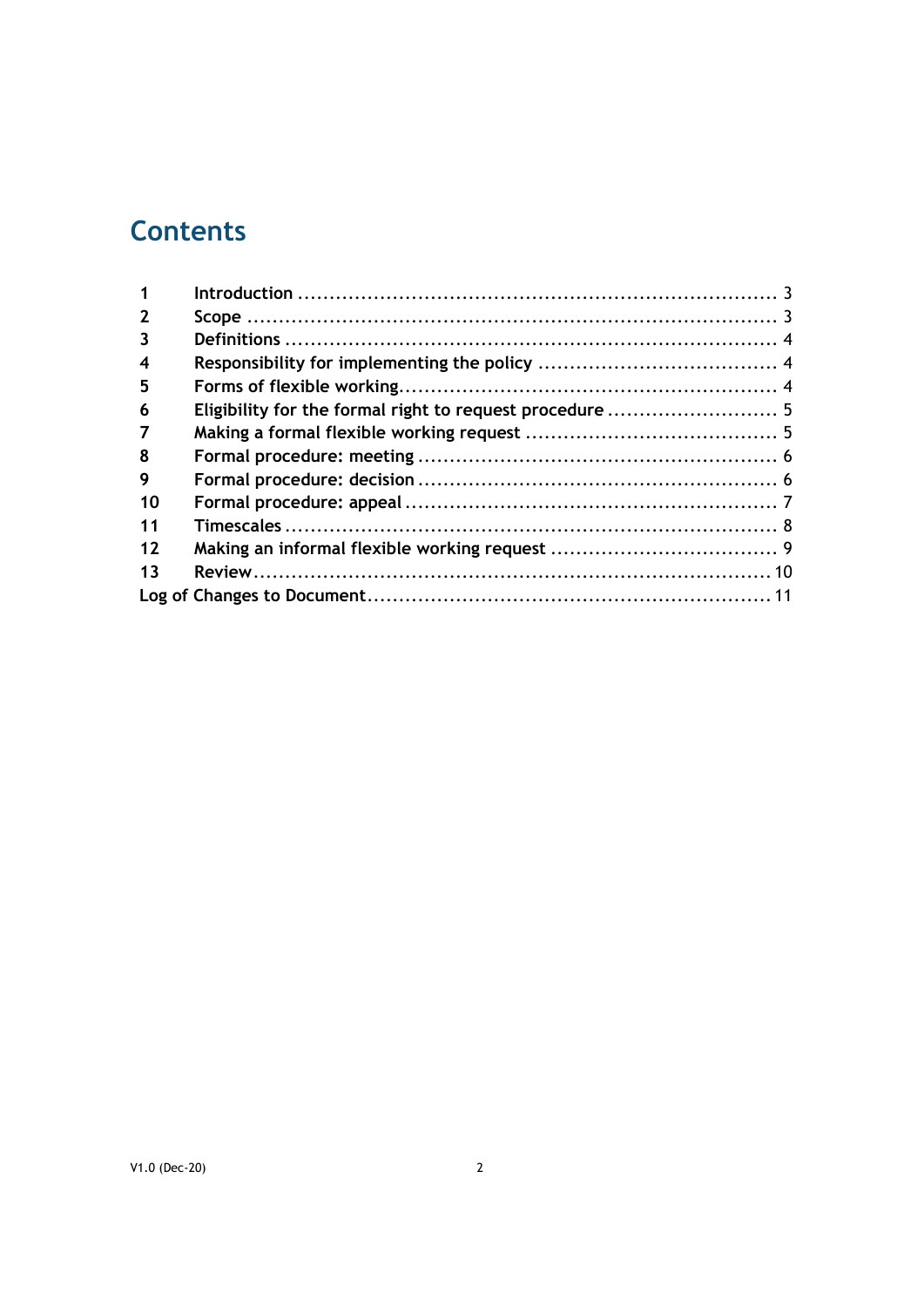# **1 Introduction**

<span id="page-2-0"></span>We are committed to providing equality of opportunity in employment and to developing work practices and policies that support work-life balance. We recognise that, in addition to helping balance work and personal lives, flexible working can raise staff morale, reduce absenteeism, and improve retention of staff.

This policy gives eligible employees an opportunity to formally request a change to their working pattern in accordance with the statutory procedure for such requests. It also allows any employee to make such a request informally without following the statutory procedure.

Through this policy we will accommodate flexible working where possible but the priority will be the effective running of the Trust for the benefit of the students and where granting flexible working would impact on that, requests may not be granted. Requests will be handled in a reasonable manner.

No one who makes a request for flexible working will be subjected to any detriment or lose any career development opportunities as a result.

This policy has been implemented following consultation with the recognised Trade Unions.

This policy does not form part of any employee's contract of employment and it may be amended at any time following consultation.

# **2 Scope**

<span id="page-2-1"></span>This policy applies to all employees. It does not apply to agency workers, consultants or self-employed contractors.

Employees with at least 26 weeks of continuous service have a statutory right to request flexible working. That right is recognised by the formal procedure in this policy. The criteria for deciding who is eligible to follow the formal procedure are set out in section [6.](#page-4-2)

Employees who do not meet the eligibility criteria for the formal procedure, but who want to make changes to their working arrangements, may make an informal request under section 12 to the Manager, who will consider the request according to our business and operational requirements.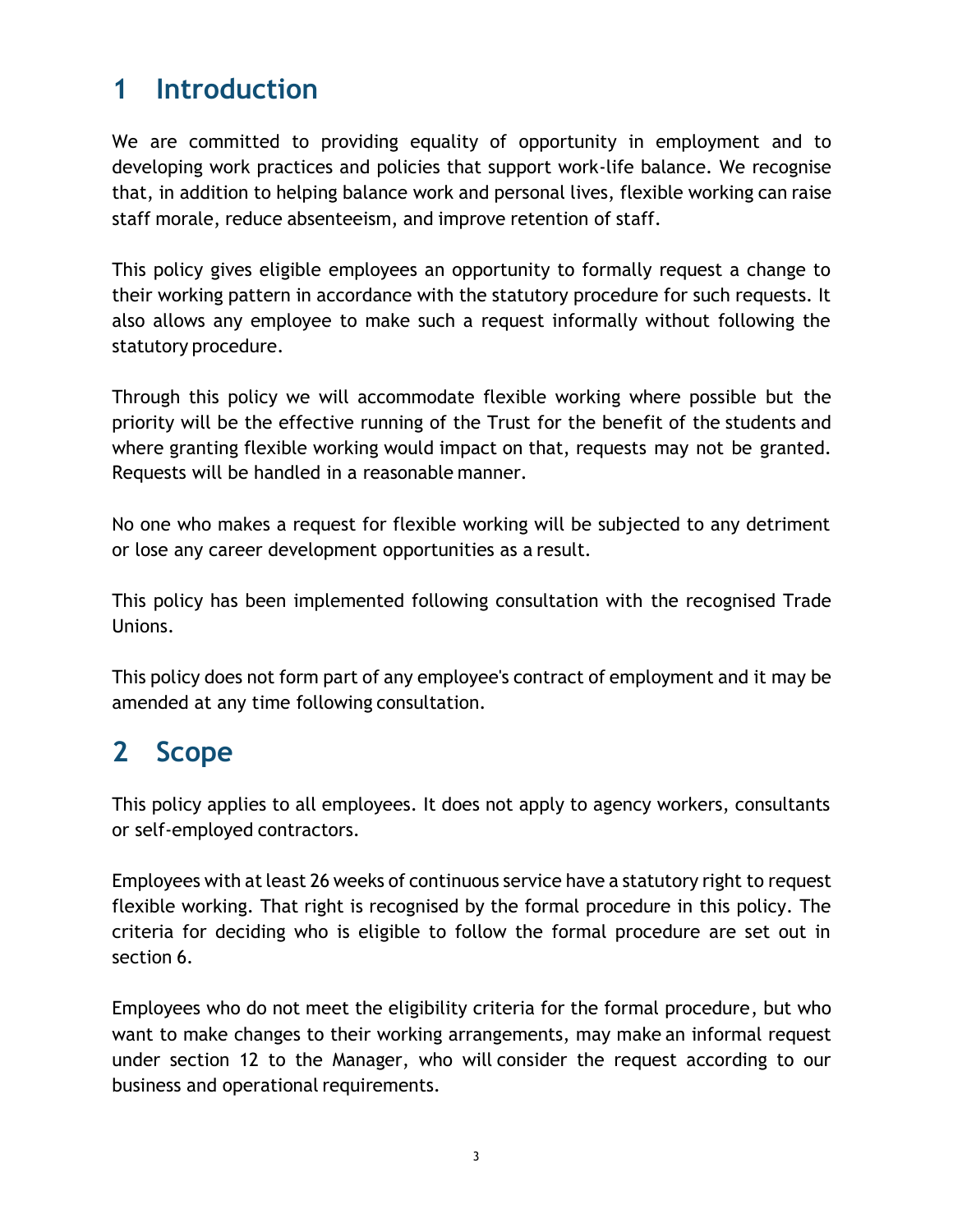Any employee interested in flexible working can request an informal meeting with their Manager to discuss their eligibility, the different options and the effect of their proposed work pattern on colleagues and service delivery before submitting a formal or informal request.

#### **3 Definitions**

<span id="page-3-0"></span>In the context of this policy Manager means the following:

- Head Teacher for all school based staff
- Centre Manager for all nursery based staff
- HR & Operations Director for all central staff
- Director for Quality of Education for all Head Teachers and Centre Managers
- CEO for Executive team
- Chair of the Board for CEO

A Manager may delegate some actions in this policy to an appropriate person.

#### **4 Responsibility for implementing the policy**

<span id="page-3-1"></span>The Mowbray Education Trust Board has overall responsibility for the effective operation of this policy and for ensuring compliance with the relevant statutory framework. Managers have delegated day-to-day responsibility for operating the policy.

# **5 Forms of flexible working**

<span id="page-3-2"></span>Flexible working can incorporate a number of possible changes to working arrangements:

- 1 reduction or variation of working hours;
- 2 reduction or variation of the days worked; and/or
- 3 working from a different location (for example, from home).

Such changes may also involve starting a job share; working a set number of hours a year, rather than a week (annualised hours); working from home (whether for all or part of the week); working only during term-time (part-year working); working compressed hours; working flexi-time. Some of these arrangements may not be possible due to the nature of the work undertaken by the employee making the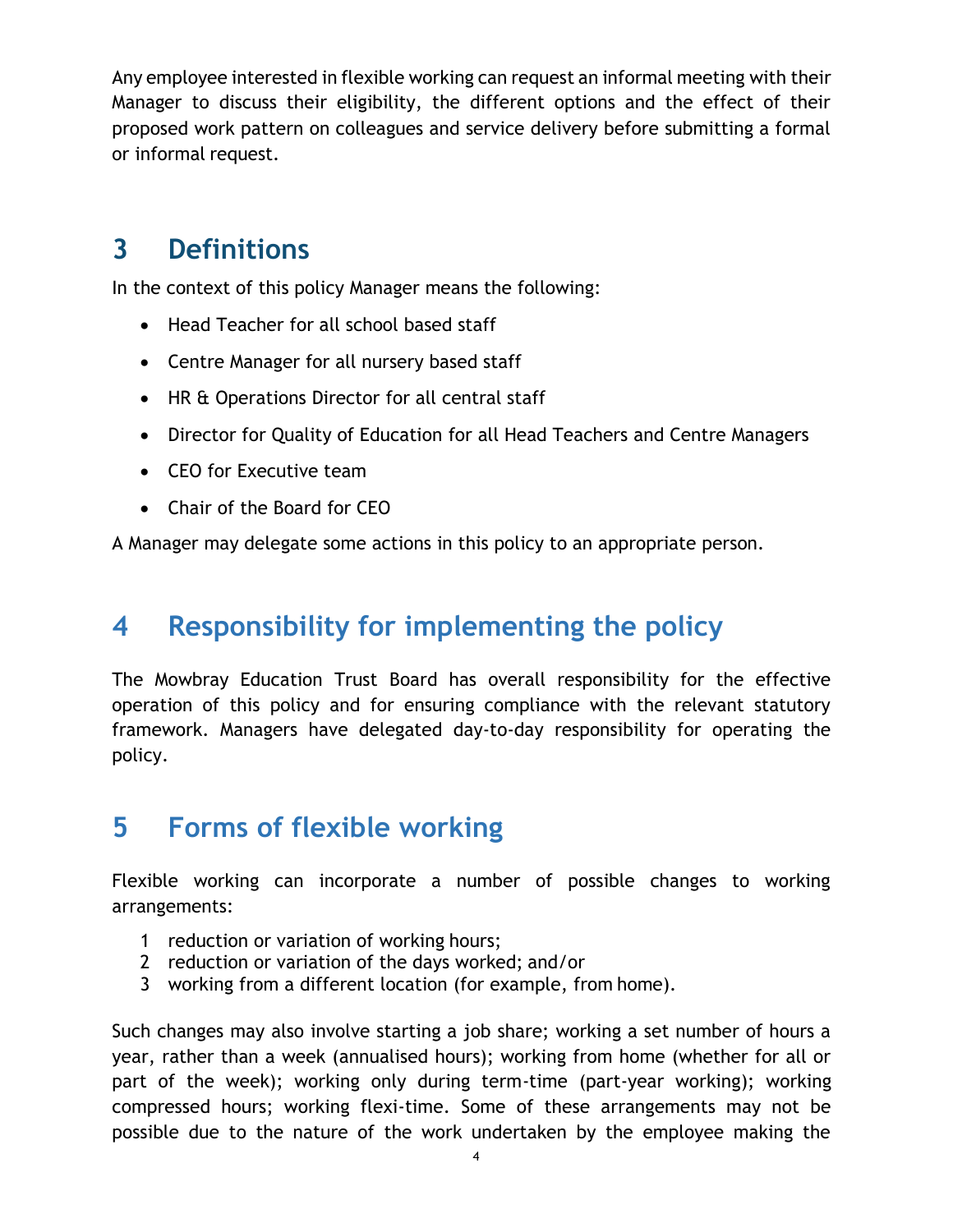request.

Employees should be aware that changes to working hours will affect pay and other benefits, for example pension, annual leave entitlement.

# <span id="page-4-2"></span>**6 Eligibility for the formal right to request procedure**

<span id="page-4-0"></span>Requests under the formal procedure set out in sections 7 to 10 of this policy can only be made by employees who meet the criteria set out below.

To be eligible to make a request under the formal procedure, you must:

- a) be an employee;
- b) have worked for us continuously for 26 weeks at the date your request is made;
- c) not have made a formal request to work flexibly during the last 12 months.

#### **7 Making a formal flexible working request**

<span id="page-4-1"></span>You will need to submit a written application if you would like your flexible working request to be considered under the formal procedure. Once we have received a request we will consider it.

Your written and dated application should be submitted to the Manager and, in order to meet the requirements of the formal procedure and to help them to consider your request, should:

- a) state that it is a statutory flexible working request;
- b) provide as much information as you can about your current and desired working pattern, including working days, hours and start and finish times;
- c) give the date from which you want your desired working pattern to start;
- d) identify the effect the changes to your working pattern will have on the work that you do, that of your colleagues and on service delivery. If you have any suggestions about dealing with any potentially negative effects, please include these in your written application;
- e) provide information to confirm that you meet the eligibility criteria set out in section 6 of this policy;
- f) state whether you have made a previous formal request for flexible working and, if so, when; and
- g) be submitted in good time and ideally at least two months before you wish the changes you are requesting to take effect.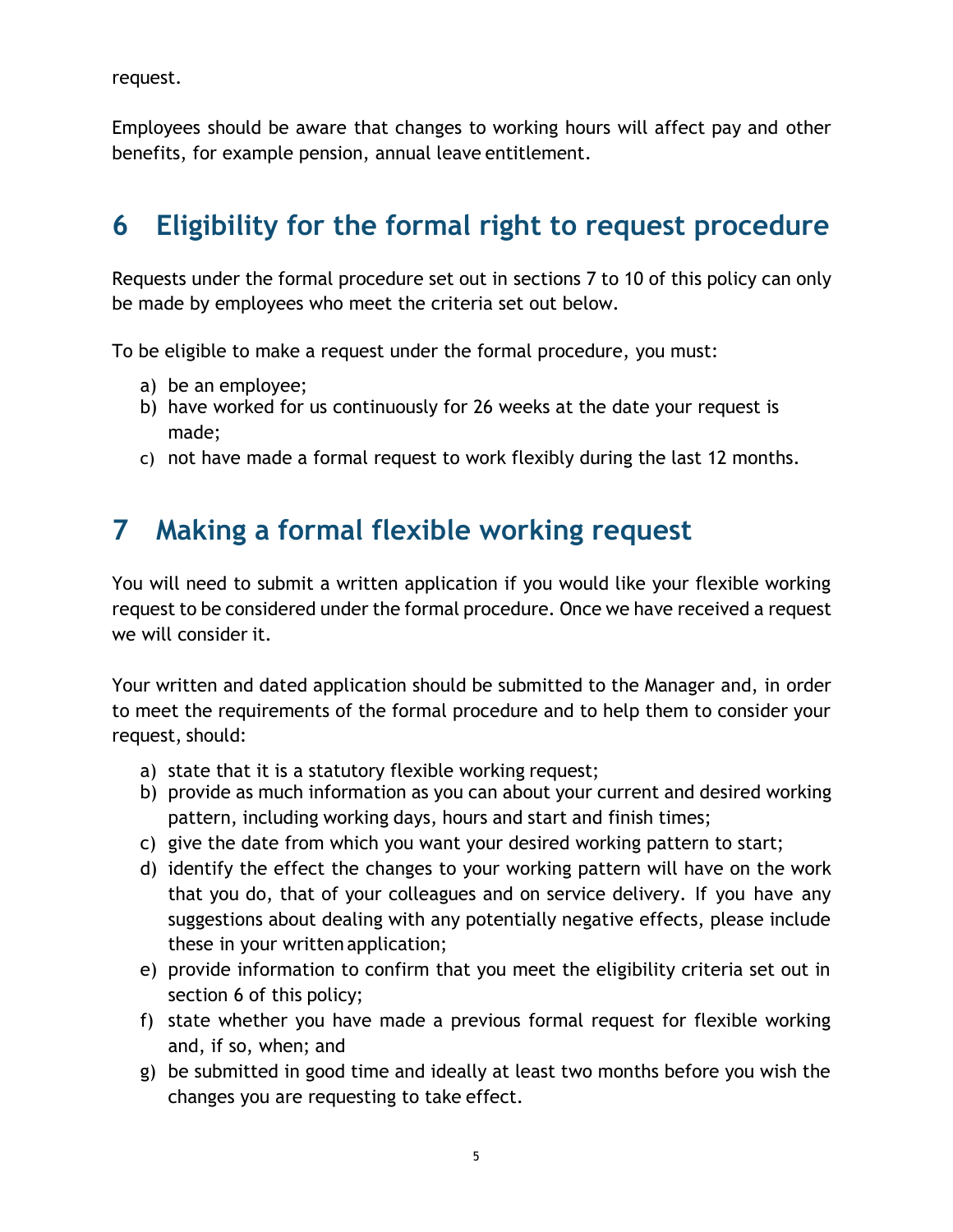If you are making a request in relation to the Equality Act 2010, for example as a reasonable adjustment for a disability you should also state this in your request.

We might be able to agree your proposal without the need for a meeting (which is the next stage of the formal procedure). If that is the case, the Manager will write to you, confirming the decision and explaining the changes that will be made to your contract of employment.

If your proposal cannot be accommodated, discussion between you and the Manager may result in an alternative working pattern that can assist you.

#### **8 Formal procedure: meeting**

<span id="page-5-0"></span>Where necessary, the Manager will arrange to meet with you as soon as is practicably possible after receiving your written application. We will inform you if there is a delay in arranging this meeting. The Manager may discuss your request with your line manager and make any necessary enquiries regarding your proposals prior to the meeting.

You may bring a colleague to the meeting as a companion if you wish who may be your trade union representative or another colleague. Your companion will be entitled to speak during the meeting and confer privately with you, but may not answer questions on your behalf.

The meeting will be used to discuss the working arrangements you have requested. You will be able to explain how the arrangements will benefit you as well as what impact your proposed working arrangements will have on your work and that of your colleagues and of your team. If the arrangements you have requested cannot be accommodated, discussion at the meeting also provides an opportunity to explore possible alternative working arrangements.

The Manager may suggest starting new working arrangements under an initial trial period to ensure that they meet your needs and those of your team. We will set a review date to meet with you again shortly before the end of the trial period to discuss how the new arrangements are working.

# **9 Formal procedure: decision**

<span id="page-5-1"></span>Following the meeting, the Manager will consider your request carefully and notify you of the decision in writing as soon as possible.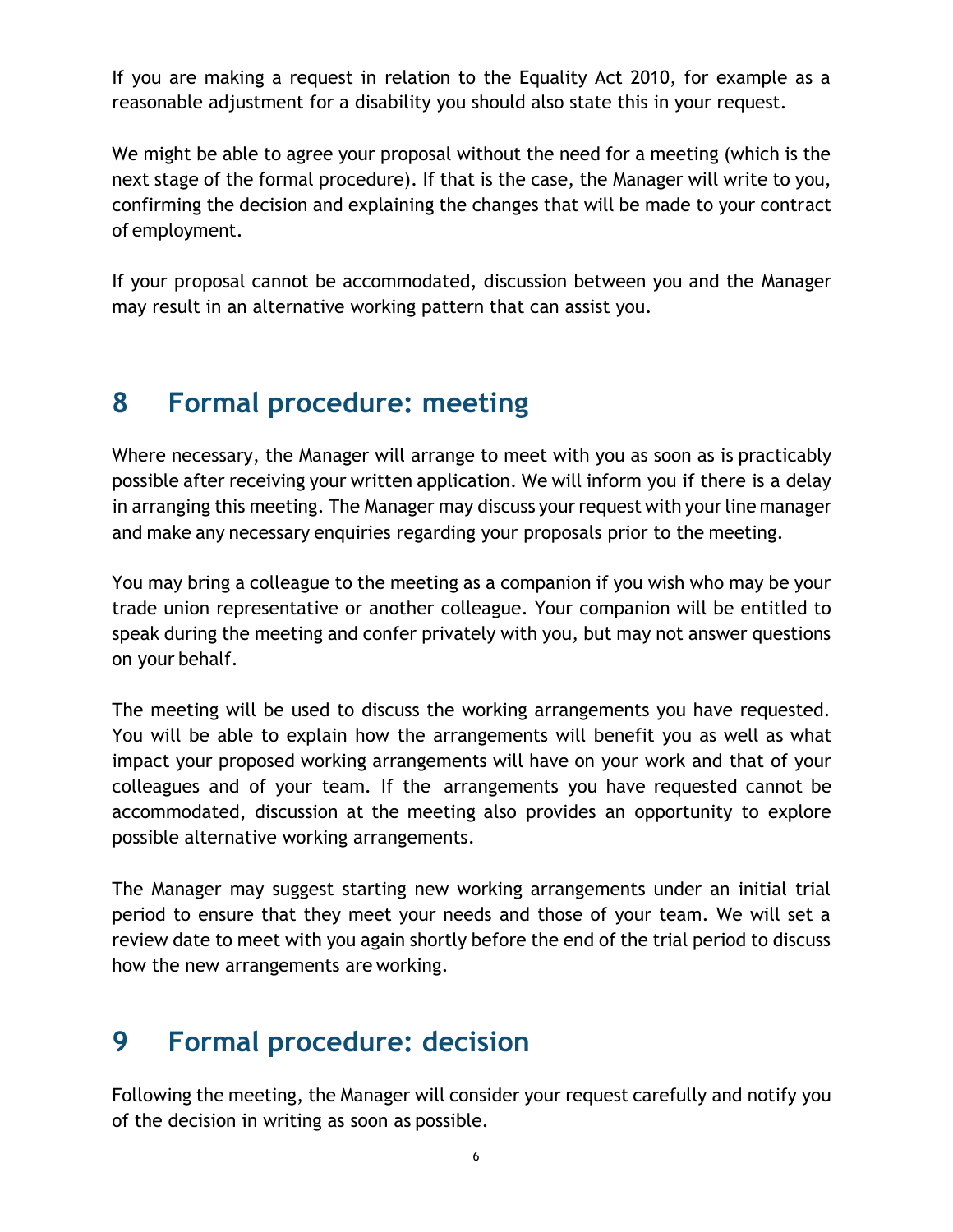If your request is accepted, or where we propose an alternative to the arrangements you requested, the Manager will write to you with details of the new working arrangements, details of any trial period, an explanation of changes to your contract of employment and the date on which they will commence. You will be asked to sign and return a copy of the letter. This will be placed on your personnel file to confirm the variation to your terms of employment. There may also be some additional practical matters, such as arrangements for handing over work, that your line manager will discuss with you.

Unless otherwise agreed (and subject to any agreed trial period) changes to your terms of employment will be permanent. You will not be able to make another formal request until 12 months after the date of your most recent request.

If the Manager needs more time to make a decision, they will discuss this with you. For example, they may need time to investigate how your request can be accommodated or to consult several members of staff.

There will be circumstances where, due to business and operational requirements, we are unable to agree to a request. In these circumstances, the Manager will write to you:

- a) giving the business reason(s) for turning down your application;
- b) explaining why the business reasons apply in your case; and
- c) setting out the appeal procedure.

If we reject a request it will be for one or more of the following eight business reasons:

- 1. the burden of additional costs;
- 2. detrimental effect on ability to meet student and/or Mowbray Education Trust demand;
- 3. inability to reorganise work among existing staff;
- 4. inability to recruit additional staff;
- 5. detrimental impact on quality;
- 6. detrimental impact on performance;
- 7. insufficiency of work during the periods that you propose to work; and
- 8. planned changes.

#### **10 Formal procedure: appeal**

<span id="page-6-0"></span>You may appeal against the decision if your request is rejected, or an alternative arrangement from the one you requested is offered. For example, this may be on the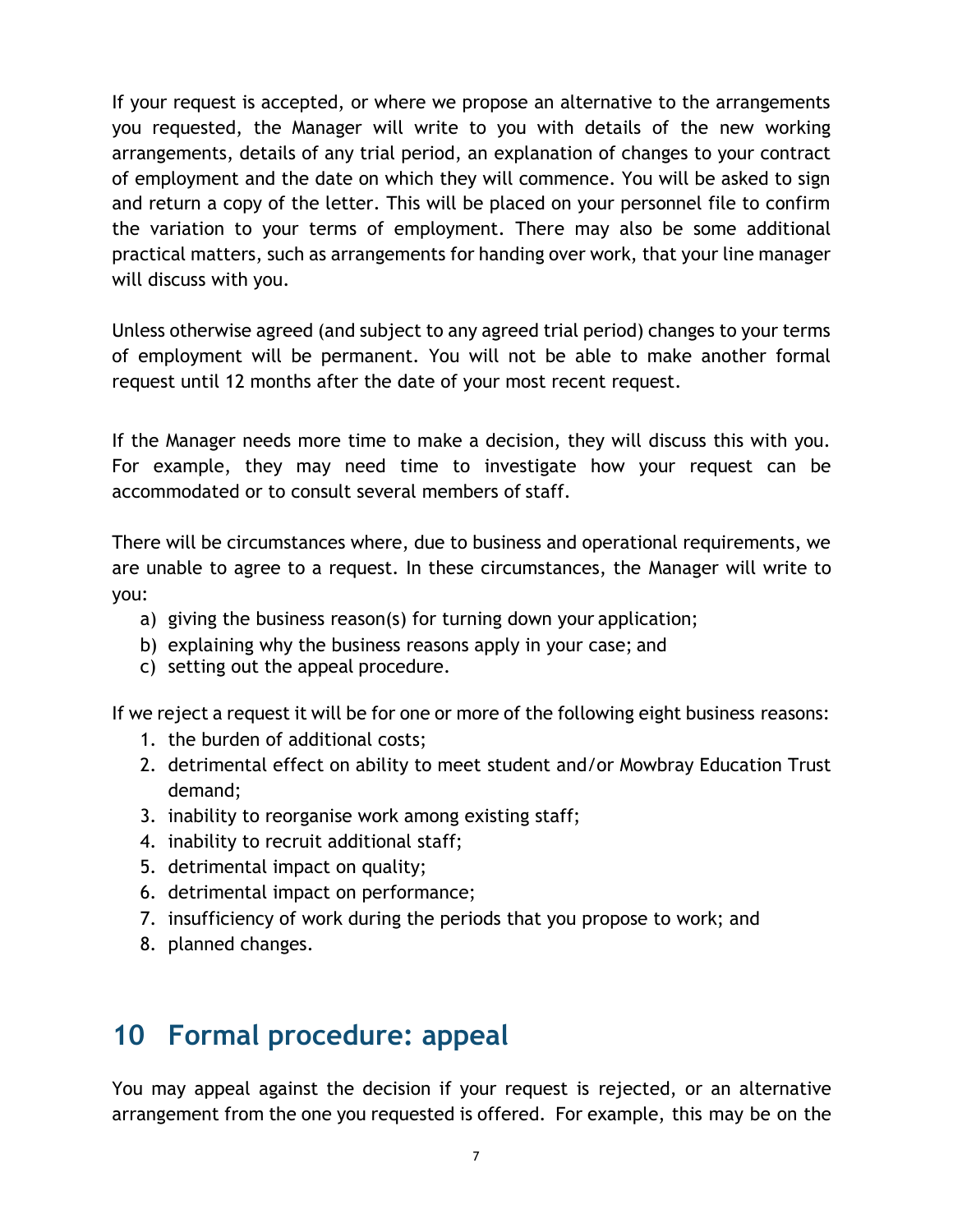grounds that new information is now available that was not available to be considered or if you feel your request was not handled reasonably in line with this policy.

Your appeal must:

- a) be in writing and dated;
- b) set out the grounds on which you are appealing; and
- c) be sent to the Manager within 14 days of the date on which you received the written rejection of your request.

The Manager will arrange for a meeting to take place, with a more senior Manager or a Panel, as soon as possible following receipt of your appeal. The meeting will be held at a convenient time for all those attending and, as at the meeting that considered your request, you may be accompanied by a colleague who may be your trade union representative or a work colleague.

You will be informed in writing of the appeal decision as soon as possible following the appeal meeting.

If your appeal is upheld, you will be advised of your new working arrangements, details of any trial period, an explanation of changes to your contract of employment and the date on which they will commence. You will be asked to sign and return a copy of the letter. This will be placed on your personnel file to confirm the variation to your terms of employment. There may also be some additional practical matters that your line manager will discuss with you.

You should be aware that changes to your terms of employment will be permanent and you will not be able to make another formal request until 12 months after the date of your original application.

If your appeal is rejected, the written decision will give the business reason(s) for the decision and explain why the reason(s) apply in your case. You will not be able to make another formal request until 12 months after the date of your original application.

# **11 Timescales**

<span id="page-7-0"></span>Requests will be dealt with within a period of three months from first receipt to notification of the decision on appeal.

As a guide and to help ensure that requests are dealt with within this timescale: a meeting will normally be held with you within 28 days of your request being received;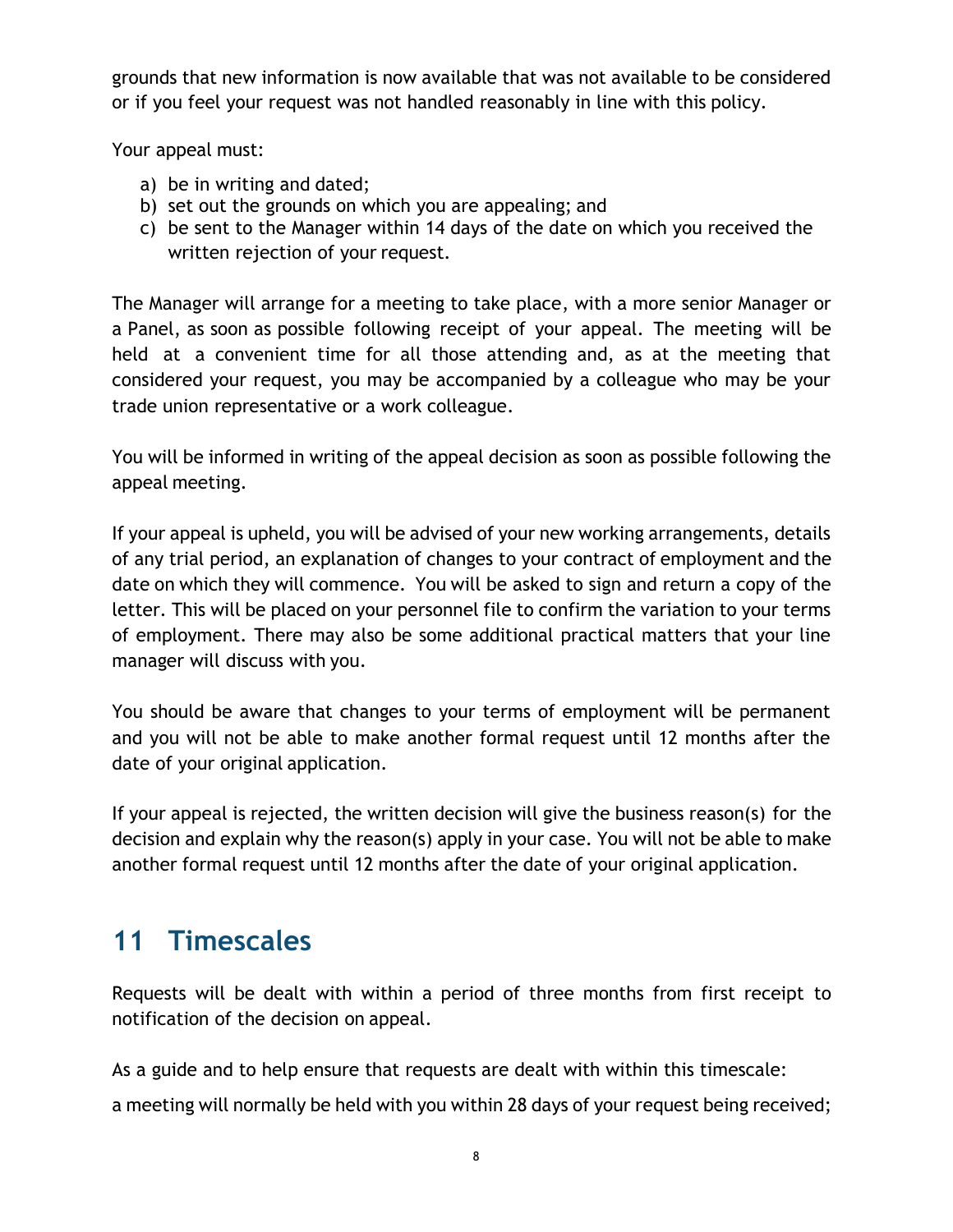- you will normally be informed in writing of the decision within 14 days of the meeting; and
- where an appeal is lodged, an appeal meeting will normally take place within 14 days of receipt of the appeal and the outcome will be notified in writing within 14 days of the meeting.

However, there will be exceptional occasions when it is not possible to complete the procedure within these time limits. Where an extension of time is agreed with you, the Manager will write to you confirming the extension and the date on which it will end.

If you withdraw a formal request for flexible working, you will not be eligible to make another formal request for 12 months from the date of youroriginal request. In certain circumstances, a request made under the formal procedure will be treated as withdrawn. This will occur if:

- a) you fail to attend two meetings under the formal procedure without reasonable cause; or
- b) you unreasonably refuse to provide information we require to consider your request.

In such circumstances, the Manager will write to you confirming that the request has been treated as withdrawn.

# **12 Making an informal flexible working request**

<span id="page-8-0"></span>Employees who are ineligible to make a formal request and who wish to make an informal request for flexible working may make a request to their Manager, who will consider it according to our business and operational requirements.

It will help your Manager to consider your request if you:

- a) make your request in writing;
- b) provide as much information as you can about your current and desired working pattern, including working days, hours and start and finish times, and give the date from which you want your desired working pattern to start;
- c) think about what effect the changes to your working pattern will have on the work that you do and on your colleagues, as well as on our service delivery and that of your team. If you have any suggestions about dealing with any potentially negative effects, please include these in your written application. The Manager can consider whether they are workable; and notify you of the decision in writing as soon as possible.

Your Manager will advise you what steps will be taken to consider your request, which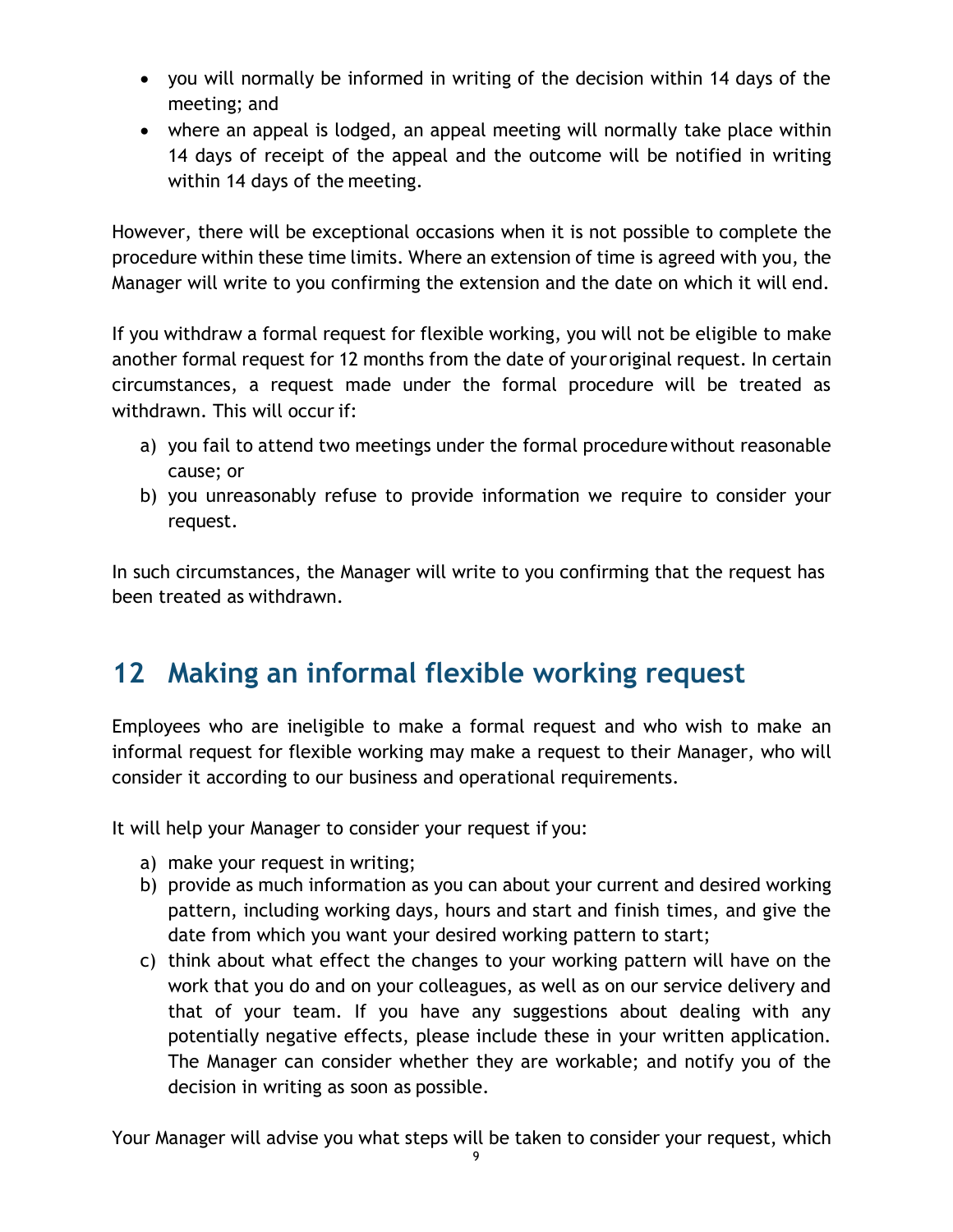may include inviting you to attend a meeting, before advising you of the outcome of your request and the impact on your contract of employment.

#### **13 Review**

<span id="page-9-0"></span>This policy is reviewed biennially by the Trust in consultation with the recognised trade unions. We will monitor the application and outcomes of this policy to ensure it is working effectively.